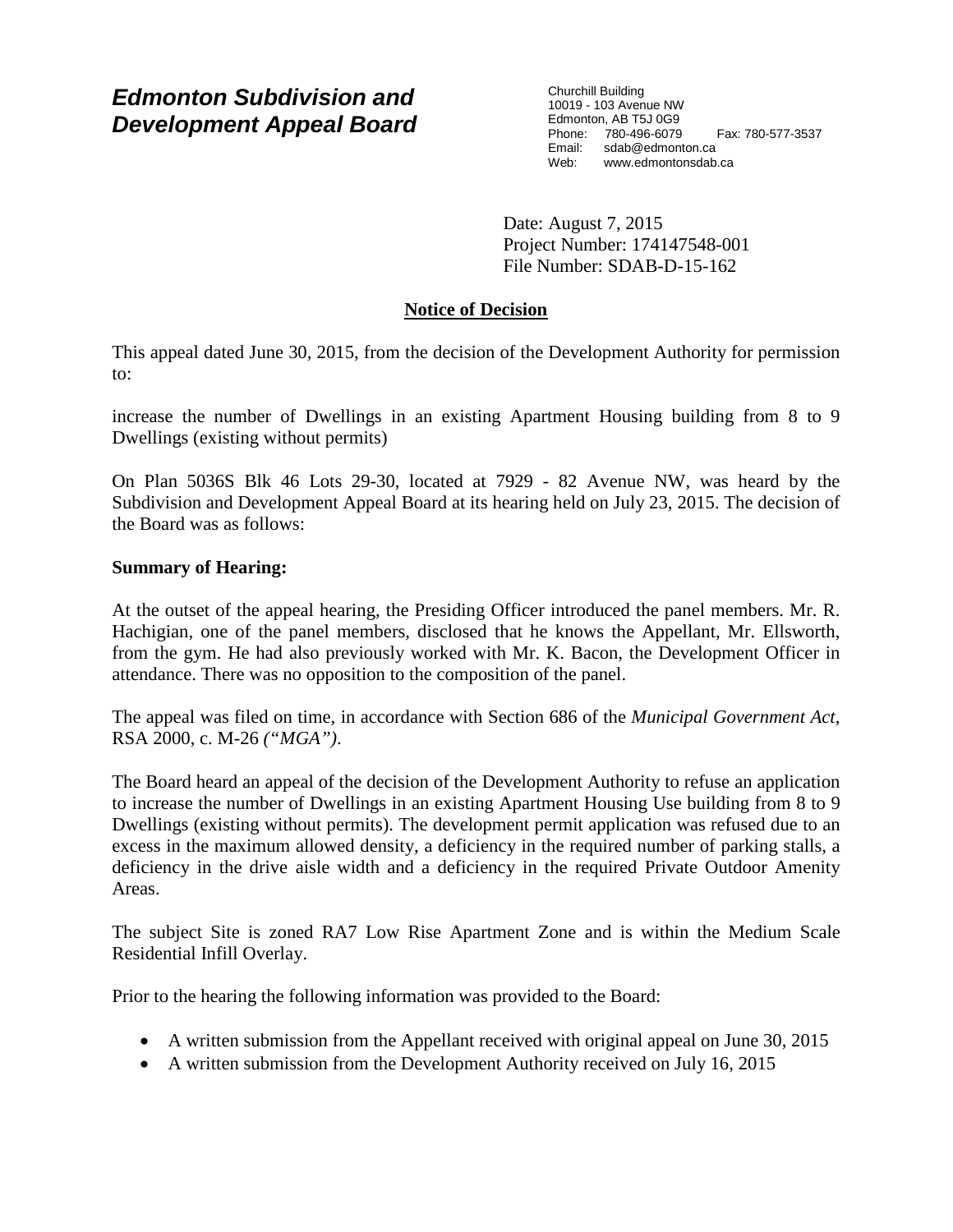The Board heard from the Appellants, Mr. K. Ellsworth, owner of the subject property and Ms. P. Gill of Sutton Central Commercial who provided the following information to the board:

- 1. They submitted the following exhibits:
	- Exhibit A: Signatures of support obtained through community consultation.
	- Exhibit B: Photographs of the subject property and similar properties on the blockface including the parking areas.
	- Exhibit C: Letters from four current tenants indicating only two own a vehicle.
	- Exhibit D: Compliance Certificate dated December 10, 1993
- 2. The property was constructed in 1969 and he purchased it in 1993. It has always been classified and rented out as a 9 unit apartment building. His written submission included various documents such as rent rolls and plumbing applications confirming there have always been 9 units.
- 3. He carried out community consultation at the suggestion of the Development Officer. He obtained signatures of support from the owners of four other similar developments on the same blockface; all have 9 units and 9 or fewer parking stalls. The owners of the single family dwellings behind the subject property and the members of the church to the east also raised no objections to the proposed development. He spoke with a representative for the King Edward Community League and they have no issues with the variances. (Exhibit A)
- 4. His photographs of the four apartment developments on the blockface confirm that the buildings and parking stalls are similar to the subject Site. (Exhibit B)
- 5. Over many years as a landlord, he has always had vacant parking stalls in his complex as many of his tenants do not own vehicles and don't require a parking stall. At most, 6 stalls have been needed for tenants. Letters from four of his tenants indicate they either did not have a car or had just recently acquired one. (Exhibit C)
- 6. He has never received any complaints over the years about parking or about access to the individual on-site parking stalls.
- 7. Usually there are so many empty stalls that he can pile snow on the Site and does not need to pay for snow removal.
- 8. The garbage dumpster located on Site is often placed in one of the 9 parking stalls by the City employees who remove the garbage. The photographs show that there is still ample room to park beside the dumpster in the 9<sup>th</sup> stall if it is returned to the proper area. The dumpster is on wheels and is moveable. (Exhibit B)
- 9. The owners of the other 9 unit apartment buildings on the blockface have similar experiences with respect to demand for tenant parking.
- 10. Parking is less of an issue on this Site due to its proximity to Bonnie Doon Mall.
- 11. There is also a service road in front of the building which provides additional on-street parking.
- 12. In a memorandum dated July 14, 2015, Transportation Services indicated that it has no objection to the parking variance.
- 13. The lack of Private Outdoor Amenity Area is typical of the similar nearby apartments and others built at the same time. None of those developments would comply with the current bylaw.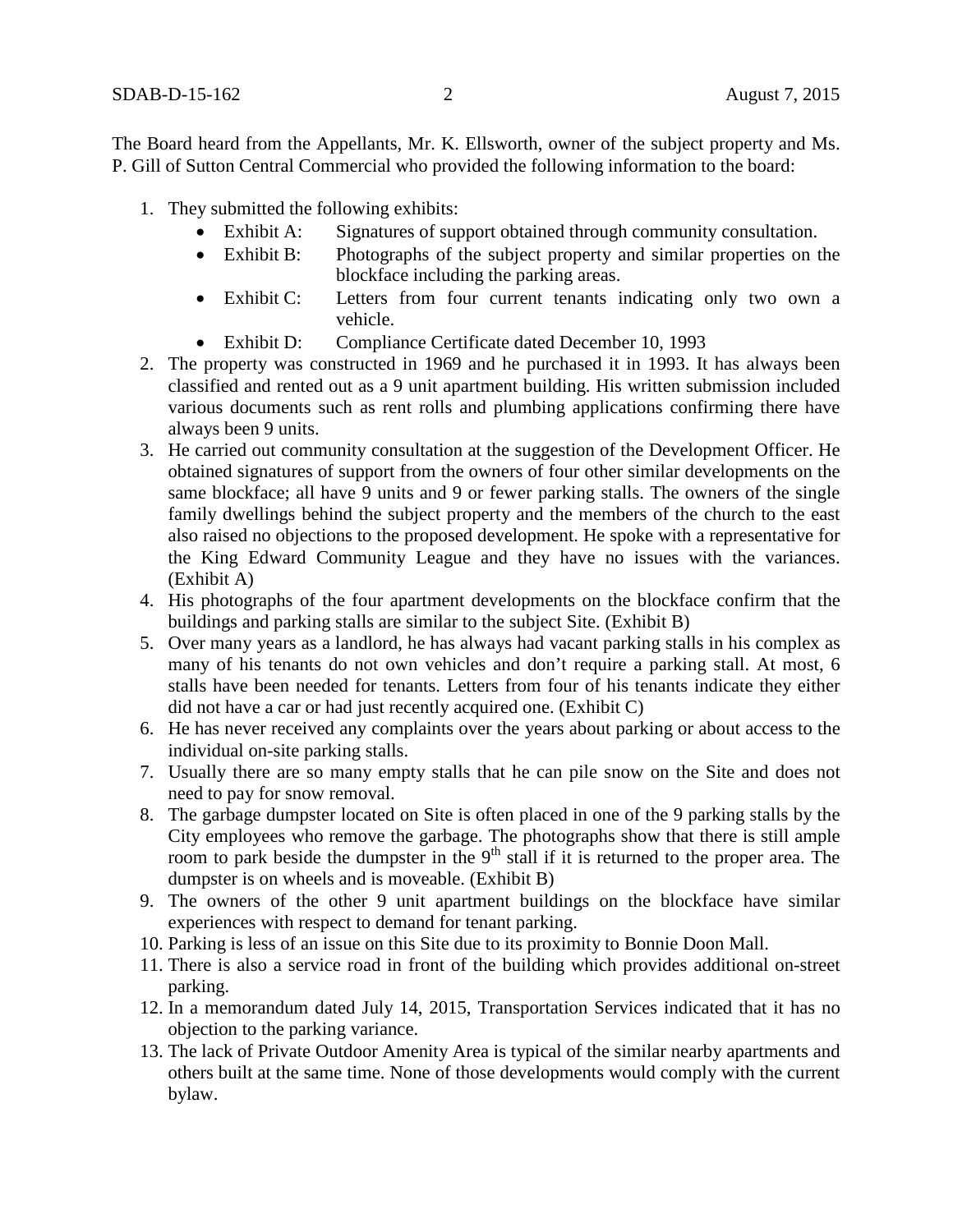- 14. The increase in density is consistent with City policy for this area.
- 15. He has a stamped compliance certificate from 1993, but it is silent with respect to the number of parking stalls and the number of dwelling units in the building. (Exhibit D)

Mr. Ellsworth and Ms. P. Gill provided the following responses to questions:

- 1. The discrepancy in the number of units came to light as a result of a request for a Compliance Certificate.
- 2. He was not able to get a response from some of the property owners in the 60 metre notification area despite making attempts to contact them.

The Board heard from Mr. K. Bacon, representing the City of Edmonton Sustainable Development Department, who provided the following information to the board:

- 1. If he had the requisite discretion, he would have approved all the variances including the 9 units on this property. The building has been operating as is for decades. The current application does not request any changes to the situation and therefore approval creates no impact.
- 2. 9 unit apartment buildings are typical for the area.
- 3. He conceded that the deficiencies in amenity space and parking may be legal nonconforming, but the proposed development was only approved as an 8 unit apartment building, not a 9 unit apartment building.
- 4. The deficiency came to light because of the potential sale of the property and the need for a compliance certificate.

The Appellants declined the opportunity for rebuttal.

## **Decision:**

The appeal is ALLOWED and the decision of the Development Authority is REVOKED. The development is GRANTED as applied for to the Development Authority.

In granting the development the following variances to the *Edmonton Zoning Bylaw* are allowed:

- 1. The maximum Density of 125 Dwellings/ha required by Section 210.4(1) is increased to to allow131 Dwellings/ha or 9 Dwelling Units on the subject Site.
- 2. The minimum number of parking stalls of 11 required by Section 54.2, Schedule 1(A)(1) is reduced to 8.
- 3. The minimum required dimensions for a drive aisle under Section  $54.2(4)(a)(vii)$  are waived.
- 4. The minimum required Private Outdoor Amenity Areas to be provided for each Apartment Housing Dwelling under Section 823.3(3)(a) is waived.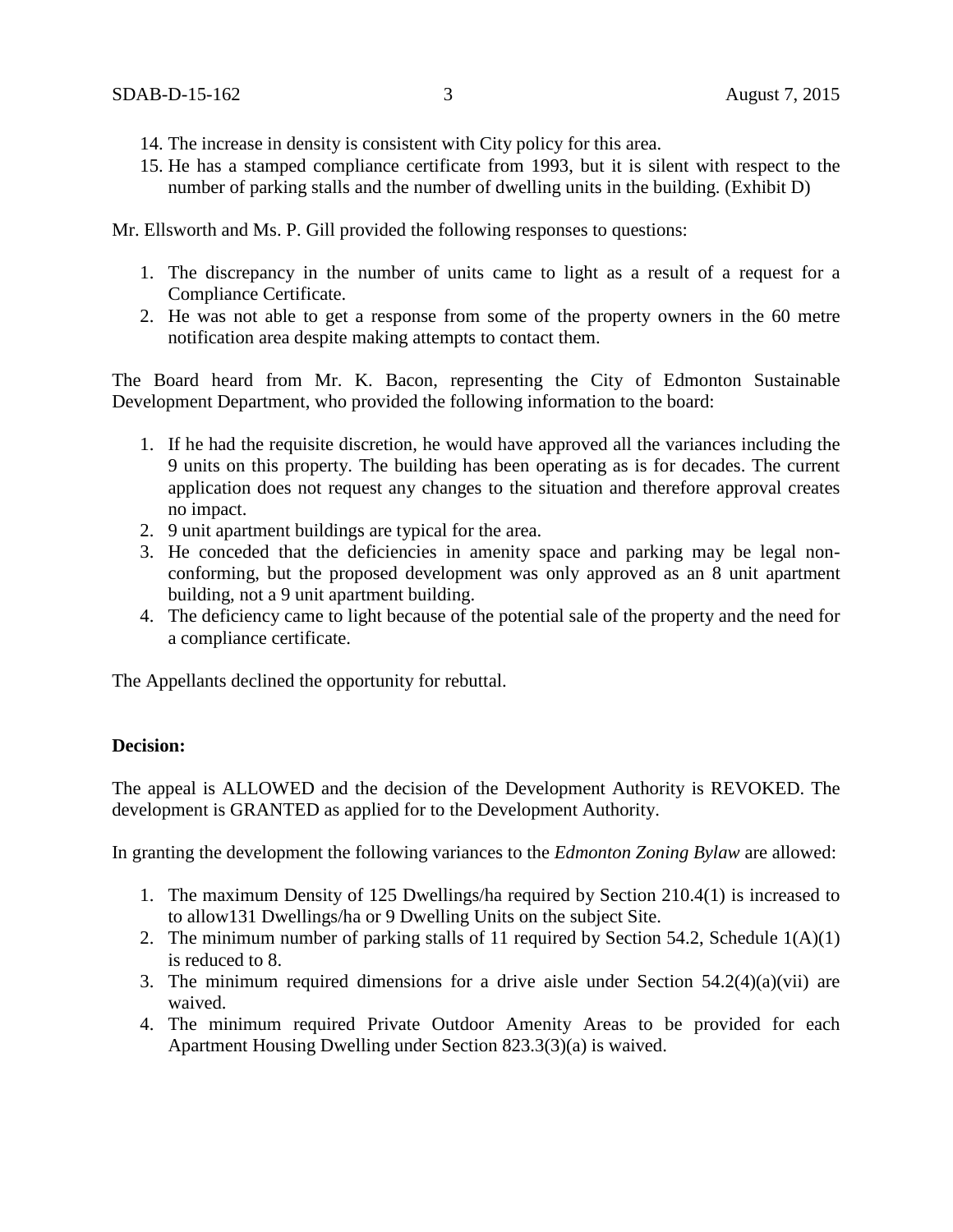5. The minimum required width and length of 2.0 metres to be provided for each Private Outdoor Amenity Area for each Apartment Housing Dwelling under Section 823.3(3)(b) is waived.

#### **Reasons for Decision:**

The Board finds the following:

- 1. Apartment Housing is a Permitted Use in the RA7 Low Rise Apartment Zone, Section  $210.2(1)$ .
- 2. The Board accepts the submission of the Development Officer that this building has been in existence as is for 45 years and the proposed development involves no change; therefore, there is no impact to the surrounding area.
- 3. The Board notes that the Development Officer would have granted the variance in density if he had the discretion to do so.
- 4. The need for an updated Compliance Certificate prompted by a pending sale of the property led to the request for variances and this appeal.
- 5. There have been no known third party complaints concerning density, lack of on-site parking, access to parking stalls or absence of Private Outdoor Amenity Areas.
- 6. In addition, the Board accepts the evidence of the Appellant that over the past 23 years of renting there have been no tenant issues concerning density, lack of on-site parking, access to on-site parking stalls or absence of Private Outdoor Amenity Areas.
- 7. The photographic evidence demonstrates that the density and parking stalls are typical of similar developments in the immediate area.
- 8. Parking is ample in the area as shown by the photographic evidence.
- 9. Transportation Services has no concerns with allowing 8 on-site parking stalls based on current and historical tenant occupancy, ETS routing along 82 Avenue and the existence of on-street parking along the service road on 82 Avenue in front of the Site.
- 10. The Board also notes that the subject property is located in close proximity to Bonnie Doon Mall, a major public transportation hub.
- 11. Photographic evidence shows that the Private Outdoor Amenity Areas are typical of the area and of developments constructed in the late 60's.
- 12. The Appellant conducted a voluntary community consultation. He encountered difficulties in reaching some owners, but was able to obtain support from a substantial percentage of property owners within the notification area, including all owners on the blockface as well as the Community League.
- 13. No letters of objection were received and no one appeared in opposition to the proposed development.
- 14. The Board finds that the proposed development will not unduly interfere with the amenities of the neighbourhood nor materially interfere with or affect the use, enjoyment or value of neighbouring parcels of land.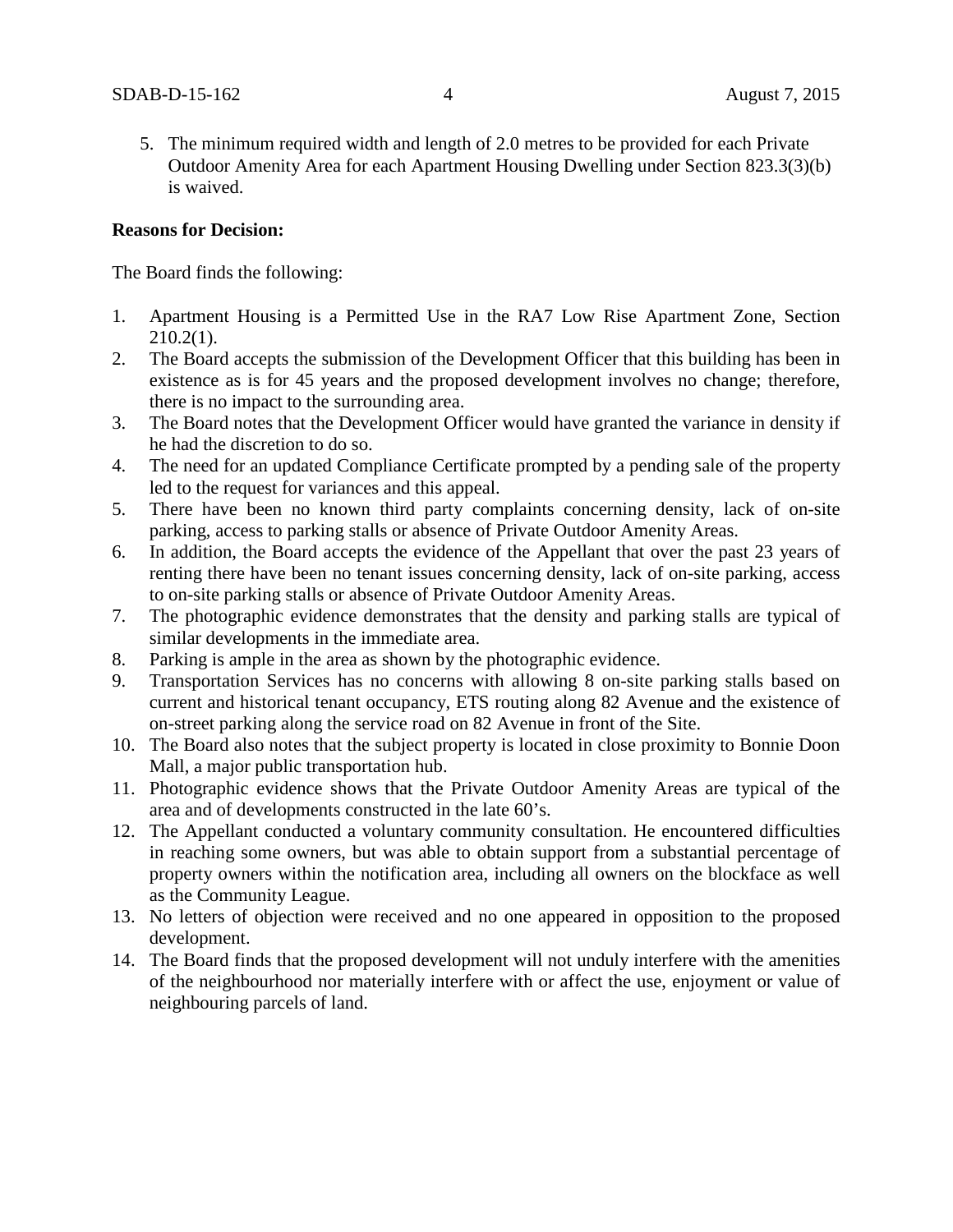#### **Important Information for the Applicant/Appellant**

- 1. This is not a Building Permit. A Building Permit must be obtained separately from the Sustainable Development Department, located on the  $5<sup>th</sup>$  Floor, 10250 – 101 Street, Edmonton.
- 2. Obtaining a Development Permit does not relieve you from complying with:
	- a) the requirements of the revised City of Edmonton, by-law No 12800, *Edmonton Zoning Bylaw*, insofar as those requirements have not been relaxed or varied by a decision of the Subdivision and Development Appeal Board,
	- b) the requirements of the *Alberta Safety Codes Act*,
	- c) the *Alberta Regulation 204/207 – Safety Codes Act – Permit Regulation*,
	- d) the requirements of any other appropriate federal, provincial or municipal legislation,
	- e) the conditions of any caveat, covenant, easement or other instrument affecting a building or land.
- 3. When an application for a Development Permit has been approved by the Subdivision and Development Appeal Board, it shall not be valid unless and until any conditions of approval, save those of a continuing nature, have been fulfilled.

A Development Permit will expire in accordance to the provisions of Section 22 of the revised City of Edmonton, by-law No 12800, *Edmonton Zoning Bylaw*.

- 4. This decision may be appealed to the Alberta Court of Appeal on a question of law or jurisdiction under Section 688 of the *Municipal Government Act*, RSA 2000, c. M-26. If the Subdivision and Development Appeal Board is served with notice of an application for leave to appeal its decision, such notice shall operate to suspend the Development Permit.
- 5. When a decision on a Development Permit application has been rendered by the Subdivision and Development Appeal Board, the enforcement of that decision is carried out by the Sustainable Development Department, located on the 5th Floor, 10250 – 101 Street, Edmonton.

*NOTE: The City of Edmonton does not conduct independent environmental checks of land within the City. If you are concerned about the stability of this property for any purpose, you should conduct your own tests and reviews. The City of Edmonton, when issuing a development permit, makes no representations and offers no warranties as to the suitability of the property for any purpose or as to the presence or absence of any environmental contaminants on the property.*

> Kathy Cherniawsky Subdivision and Development Appeal Board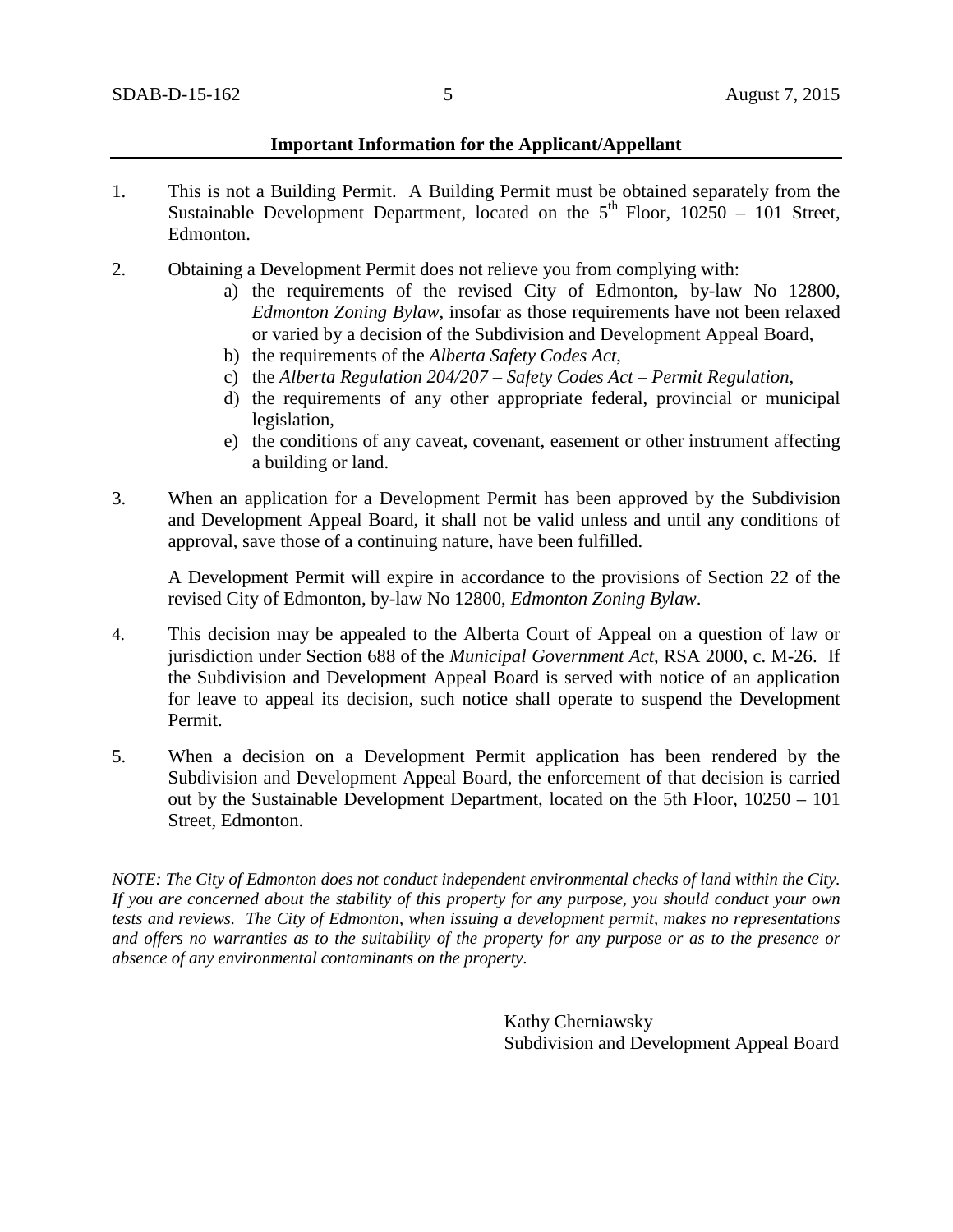# *Edmonton Subdivision and Development Appeal Board*

Churchill Building 10019 - 103 Avenue NW Edmonton, AB T5J 0G9 Phone: 780-496-6079 Fax: 780-577-3537 Email: sdab@edmonton.ca Web: www.edmontonsdab.ca

Date: August 7, 2015 Project Number: 165755357-001 File Number: SDAB-S-15-006

# **Notice of Decision**

This appeal dated June 8, 2015, from the decision of the Subdivision Authority for permission to:

Obtain separate titles by bare land condominium to create two (2) semi-detached residential units

on Plan 2090AH Blk 46 Lot 34, located at 12720 - 127 Avenue NW, was heard by the Subdivision and Development Appeal Board at its hearing held on June 30, 2015 and July 23, 2015. The decision of the Board was as follows:

# *June 30, 2015 Hearing*

"that the appeal hearing be tabled to July 22 or 23, 2015 at the non-appearance of the Appellant."

## *July 23, 2015 Hearing*

**"**that SDAB-S-15-006 be raised from the table".

## **Summary of Hearing:**

At the outset of the appeal hearing, the Presiding Officer confirmed with the parties in attendance that there was no opposition to the composition of the panel.

The appeal was filed on time, in accordance with Section 686 of the *Municipal Government Act*, RSA 2000, c. M-26 *("MGA")*.

The Board heard an appeal of the decision of the Subdivision Authority to refuse an application to create two (2) semi-detached residential units by Bare Land Condominium from Lot 34, Block 46, Plan 2090 AH located at 12720 – 127 Avenue. The subject Site is zoned RF4 Semi-detached Residential Zone. The proposed Subdivision application was refused because of a deficiency in the minimum required Site Depth.

Prior to the hearing the following information was provided to the Board, copies of which are on file:

- An on-line response in opposition to the proposed Subdivision.
- An e-mail from the Subdivision Authority received on July 23, 2015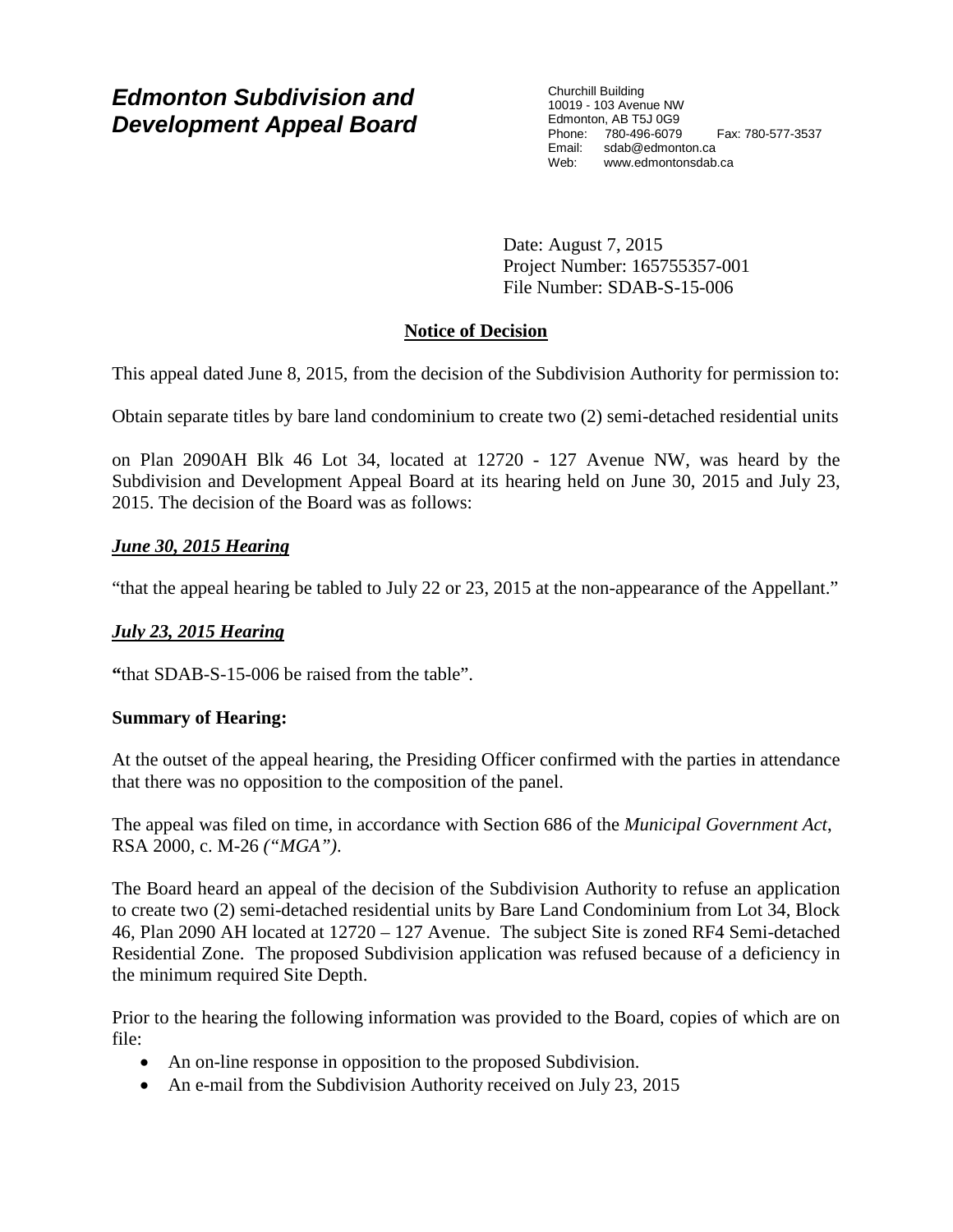SDAB-S-15-006 2 August 7, 2015

The Board heard from the Appellant, Lingam Sanjesh of Modern Concept Homes, who provided the following information to the board:

- 1. The plans he originally submitted to the Development Authority in April, 2014, only showed a single car garage. He was advised by the Development Officer to increase the size of the garage to a double. This is why two sets of plans were submitted (marked as Exhibits "A" and "B").
- 2. He provided a copy of a map from the City of Edmonton website on which he had highlighted various lots in the area or the adjacent area showing several similar developments. These were all corner lots that had been subdivided to accommodate the same type of development as his.
- 3. Both units have already been sold and everything is on hold due to the length of time it is taking to obtain approval. (April 14, 2014, until now.)
- 4. He is proceeding with a bare land type of subdivision rather than obtaining pure separate titles to these lots. This method of subdivision is \$2,000.00 more expensive than just subdividing in the normal manner.
- 5. Water and sewer will enter through common land and electrical service will enter from the lane to each unit separately by overhead power lines.

Mr. Sanjesh provided the following responses to questions:

- 1. He had ample opportunity to review the e-mail from the Subdivision Authority received on July 23, 2015, which contained two conditions and he had no objections to the imposition of those conditions if the subdivision were approved.
- 2. He is aware of the prohibition on Secondary Suites in the approved development permit and is not developing Secondary Suites. Unit 2 will have a bedroom in the basement; the owners of Unit 1 did not want a basement bedroom.
- 3. There are no doors to restrict going from the main floor to the basement of either unit.
- 4. He confirmed that the other Sites he had highlighted on the map from the City's website were subdivided across the width of the lots in the same manner and orientation as his application.
- 5. He always seeks subdivision by bare land condominium to obtain separate titles for his developments and was advised by his surveyors to use this method.

No representative of the City of Edmonton Sustainable Authority was present at today's hearing.

#### **Decision:**

The appeal is ALLOWED and the decision of the Subdivision Authority is REVOKED. The subdivision is GRANTED as applied for to the Subdivision Authority, subject to the following conditions:

- a) Municipal services (water and sewer) must enter the proposed subdivision through common property.
- b) Any outstanding property taxes must be paid.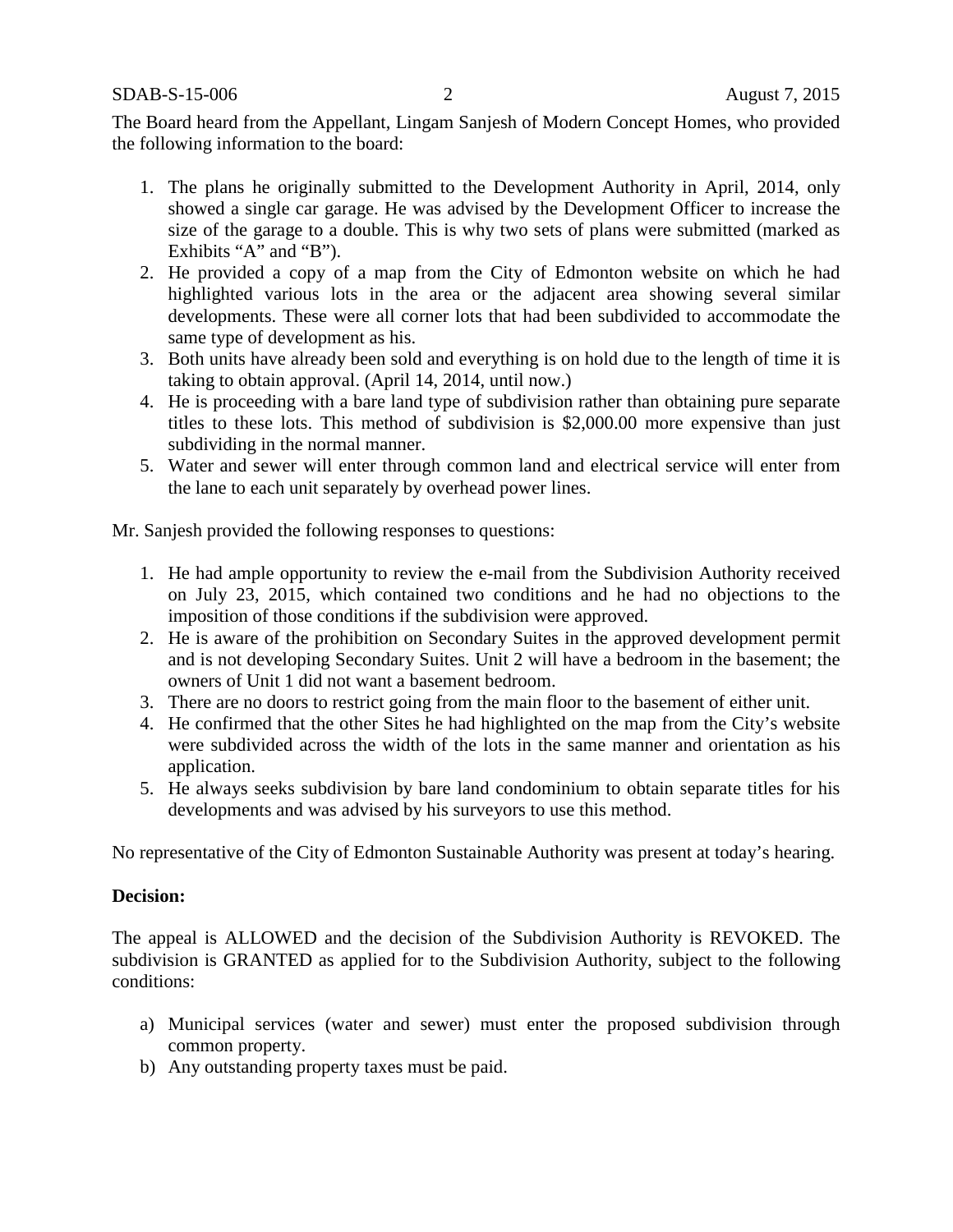#### **Reasons for Decision:**

The Board finds the following:

- 1. The subject Site is located on a Corner Lot and is to be subdivided from north to south across the Site width resulting in two lots with approximately half the Site depth of other lots on the blockface.
- 2. The Board finds the proposed use, Semi-detached Housing, is a Permitted Use under Section 150.2(5) and therefore the appeal conforms to the uses in the RF4 Semi-detached Residential Zone as required for subdivision approval under Section 680(2)(b) of the *MGA*.
- 3. The Subdivision Authority refused this application for non-compliance with Section 150 of the *Edmonton Zoning Bylaw* and determined it will result in Site depths and lot sizes that are uncharacteristically small when compared to other properties on the blockface.
- 4. The Board disagrees with the first conclusion of the Subdivision Authority that the proposed subdivision is not in compliance with Section 150.4(2) of the *Edmonton Zoning Bylaw* for the following reasons:
	- a. Site and lot are not interchangeable terms:
		- i. Section 6.1(92) provides "**Site** means an area of land consisting of one or more abutting Lots."
		- ii. Section 6.1(58) provides "**Lot**" means a lot as defined under part 17 of the *Municipal Government Act*.
		- iii. Section 616(m) of the *MGA* provides in part a "lot" means "(v) a part of a parcel of land described in a certificate of tile if the boundaries of the part are described in a certificate of title by reference to a plan of subdivision"
	- b. Section 60(1) provides "A Bare Land Condominium project must comply with all the general regulations of this Bylaw and with the regulations of the applicable Zone such that each Bareland Condominium Unit is to be treated in the same respect as a **lot.** [Emphasis added]
	- c. Some zones regulate Site dimensions while others regulate lot dimensions for Semi-detached Housing.
	- d. In the RF4 Semi-detached Residential Zone, Section 150.4(2) requires a minimum Site depth of 30.0 metres for Semi-detached Housing.
	- e. Here the Site for the semi-detached residential units encompasses the entire original lot which will become the new subdivided abutting lots. Therefore, while the condominium units may ultimately result in smaller lots, the Site complies with all of the regulations listed in Section 150.4(2)(a) through (d).
- 5. The Board also disagrees in part with the second reason for refusal of the Subdivision Authority. As shown in Exhibit A, at least ten Corner Lots in the area have been subdivided in a similar manner to the proposed subdivision resulting in twenty lots of comparable sizes. Therefore, this type of subdivision on Corner Lots while not characteristic of the blockface, is characteristic of other Corner Lots in the area.
- 6. If the Board is incorrect with respect to the first decision of the Subdivision Authority and the proposed subdivision is not in compliance with Section 150.4(2) of the *Edmonton Zoning Bylaw*, then the Board would nonetheless approve the subdivision for the following reasons:
	- a. This is an appeal under Section 678 of the *MGA*.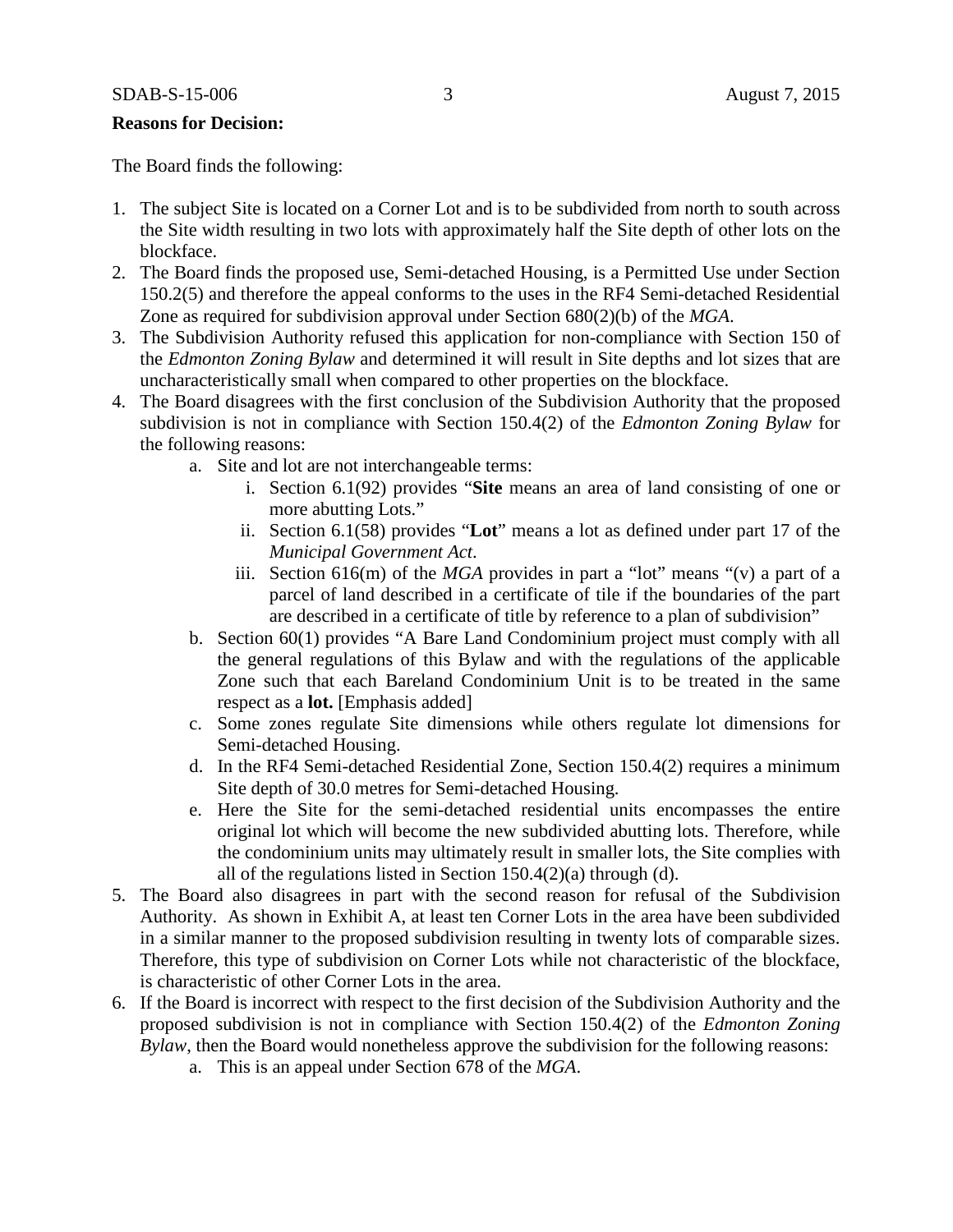- b. Accordingly, the Board's authority is set out in Section 680(2) of the *MGA* which provides in part "the Board hearing the appeal (b) must conform with the uses of land referred to in a land use bylaw… and… (f) *may, in addition to other powers it has, exercise the same power as a subdivision authority is permitted to exercise* pursuant to this Part or the regulations or bylaws under this Part."
- c. Section 654(2) of the *MGA* authorizes a subdivision authority to approve an application for a subdivision even though the proposed subdivision does not comply with land use bylaw if: the proposed subdivision would not unduly interfere with the amenities of the neighbourhood, or materially interfere with or affect the use, enjoyment or value of neighbouring parcels of land; and, the proposed subdivision conforms with the use prescribed for that land in the land use bylaw.
- d. The Board finds that the proposed subdivision meets the test in Section 654(2) of the *MGA* for the following reasons:

i) As shown in Exhibit A at least ten Corner Lots in the area have been subdivided into two separate lots in a similar manner to the proposed subdivision resulting in twenty lots of comparable size and dimension; therefore, this type of subdivision on a Corner Lot is characteristic of the area. ii) The proposed Site is located on a residential block at the dead end of a street facing an Industrial Use.

iii) Semi-detached Housing is a Permitted Use in the RF4 zone.

iii) Historically, increased density including Semi-detached Housing has been encouraged at Corner Lot locations.

- 5. Based on his own admission, the Board finds that the Appellant was very aware of and agreeable to the imposition of Conditions 1 and 2 above.
- 6. The Board received one written response in opposition to the proposed subdivision from an adjacent neighbour who expressed the concern that "the developer (Modern Concept Homes) has not been truthful about what he is actually building and is in fact building 2 condominiums with basement suites even though their development permit expressly states the basement is not to be used as additional dwellings".
- 7. The Board notes that the stamped approved plans (dated November 7, 2014) contained in the Development Permit, marked "Exhibit D" clearly indicate that the basements of the two condo units are not to be used as Secondary Suites and specifically advises: "No wet bars, or cooking facilities authorized under this Development Permit. Secondary suites prohibited in Semi-detached housing". Based on his own admission, the Board finds that Appellant is well aware of this restriction.
- 8. While compliance with the Development Permit is beyond the scope of the subdivision approval or application, the Board notes that if this development contained Secondary Suites it would be classified by default as Apartment Housing under Section 7.2(1) which is not a listed Use in the RF4 Semi-detached Residential Zone and this subdivision would be expressly prohibited by Section 680.2(b) of the *MGA*.